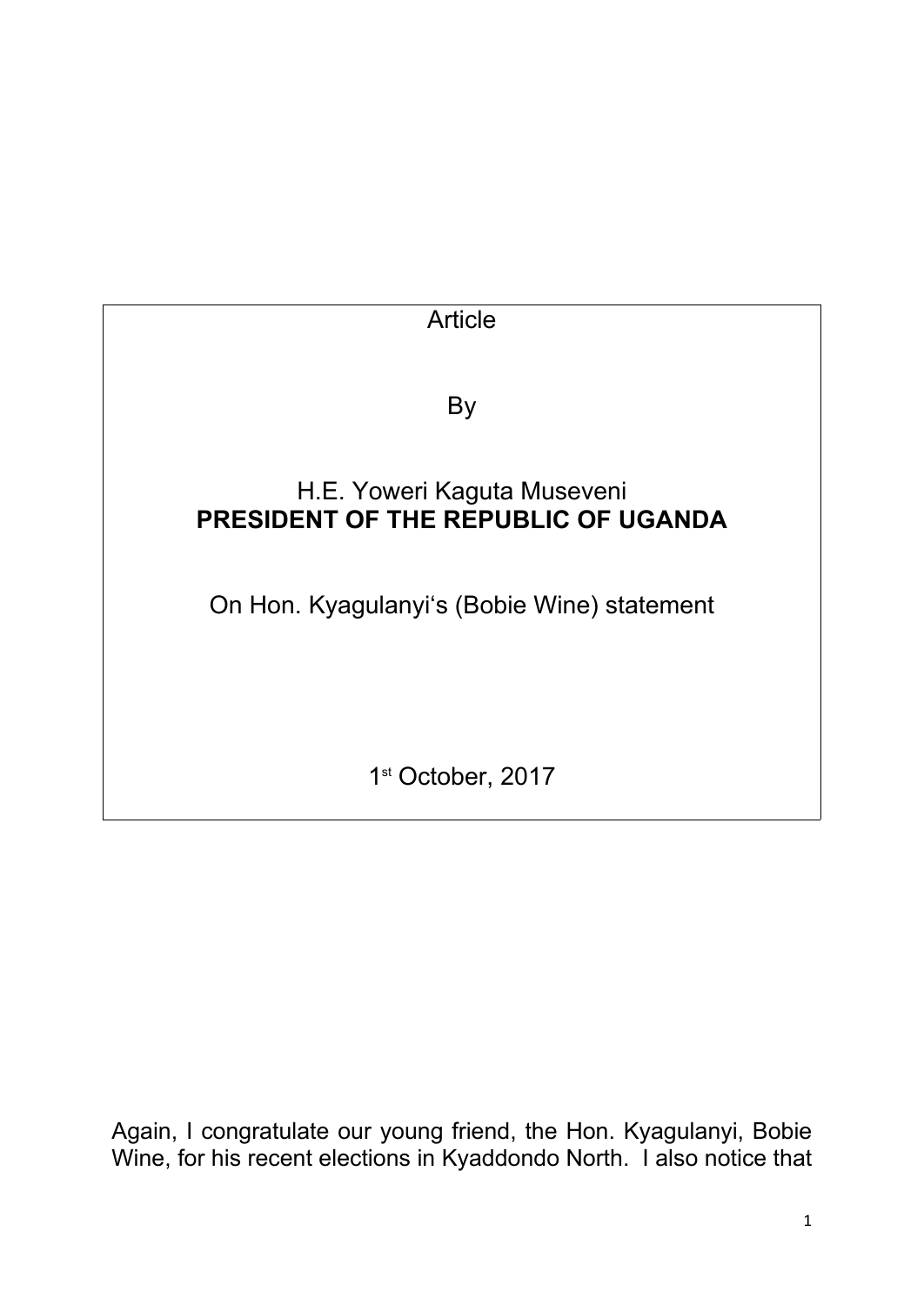he is quite active in sending out messages about what he thinks should be done in our country, Uganda. He had issued a statement some time ago in response to my article of  $16<sup>th</sup>$  July, 2017 in the New Vision Newspaper. When we were at Makerere, he, again, was part of the group that tried to hijack the Mzee Mandela Memorial Day into an anti-NRM, anti-Museveni forum. I ignored them and focussed on Mzee Mandela and on Africa. I, nevertheless, noticed the indisciplined, uninformed but arrogant way in which that group was conducting themselves.

The Security Services have now shown me a statement ascribed to the Hon. Bobie Wine when the Age Limit Debate started recently. It is very good when the opponents of the NRM put in writing their views. We are, then, able to demolish them because the NRM, right from the 1960s as a Student Movement, is a solid force as far as both ideology and action are concerned. There is nothing we cannot answer because there is nothing we cannot address. Even when we under-perform, it is not for lack of knowledge but for lack of means or lack of devotion by our cadres.

In his latest statement, the Hon. Bobie Wine, referring to the NRM Caucus position on the issue of Age Limit, he shamelessly wrote: "They did this at a time when our Nation has been bleeding for the past 31 years. Our country's former glory is all gone."

The Hon. Bobie Wine, you are either uninformed or you are a liar, a characteristic you so liberally apply to me. Where was the "former glory" of our country when people had no salt, no sugar, no paraffin, no security of life or property?

It is, actually, only in the last 31 years, especially after 2007 when we finally defeated the ADF in the Semliki valley, that Uganda has had peace for the first time in the last 500 years. I have made this statement before and I, hereby, repeat if for the benefit of the Bobie Wines. Before colonialism, we had endless tribal wars; during colonialism, after alot of bleeding, there was, eventually, peace in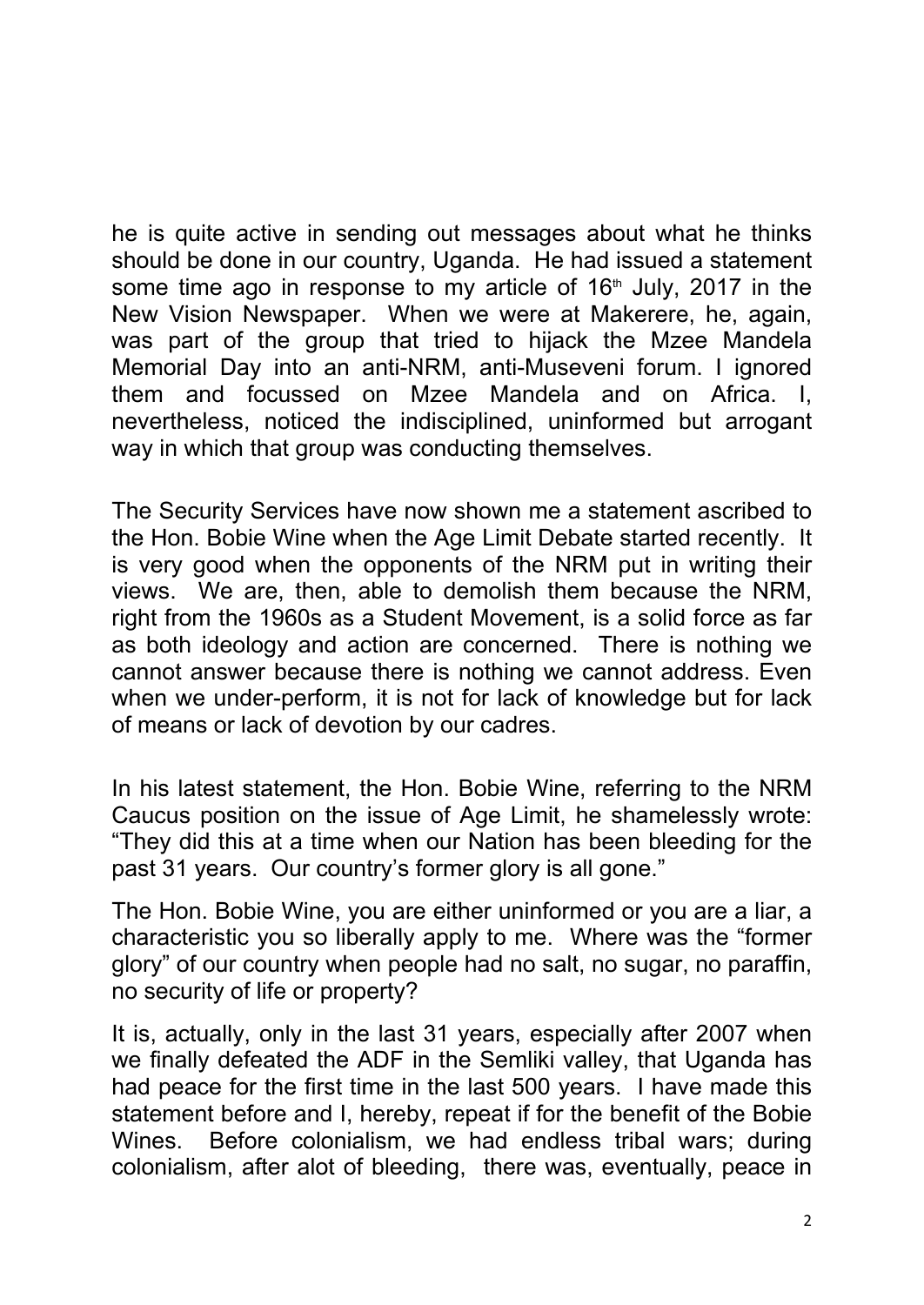much of Uganda, but not in Karamoja; after colonialism, there was chaos and collapse until the NRM restored stability to the whole country about 10 years ago, after we defeated ADF, Kony etc and disarmed the Karimojong.

It is true that there has been a spate of murders and other crimes some of whose perpetrators have not been brought to book. However, crime is not the same as war and terrorism – both being the big problems the UPDF has defeated. Secondly, some of the murderers of the young women have been arrested and charged in Court.

Examples are:

- 1. Nansana: 10 women were killed. 16 Suspects were arrested and charged in Court;
- 2. Kawempe: 1 woman was killed. 2 Suspects were arrested and charged in Court;
- 3. Entebbe: 11 women were killed. 13 Suspects were arrested and charged in Court;
- 4. Wakiso Bulago: 1 woman was killed. 2 Suspects were arrested and charged in Court.

Then, he lunges into social and economic issues. He writes: "Our children face an uncertain future where unemployment is the order of the day. The National Debt has turned us into slaves and the gun has become master." There are three issues here: unemployment; the National Debt; and the gun. Yes, there is unemployment but the NRM, long ago, laid out the way to resolve it. It is through the four sectors: commercialized agriculture; industries, services; and ICT. As of today, commercial agriculture employs 9.6 million people; industries employ 1.2 million people; services employ 4.6 million people; and ICT employs 30,000 people from our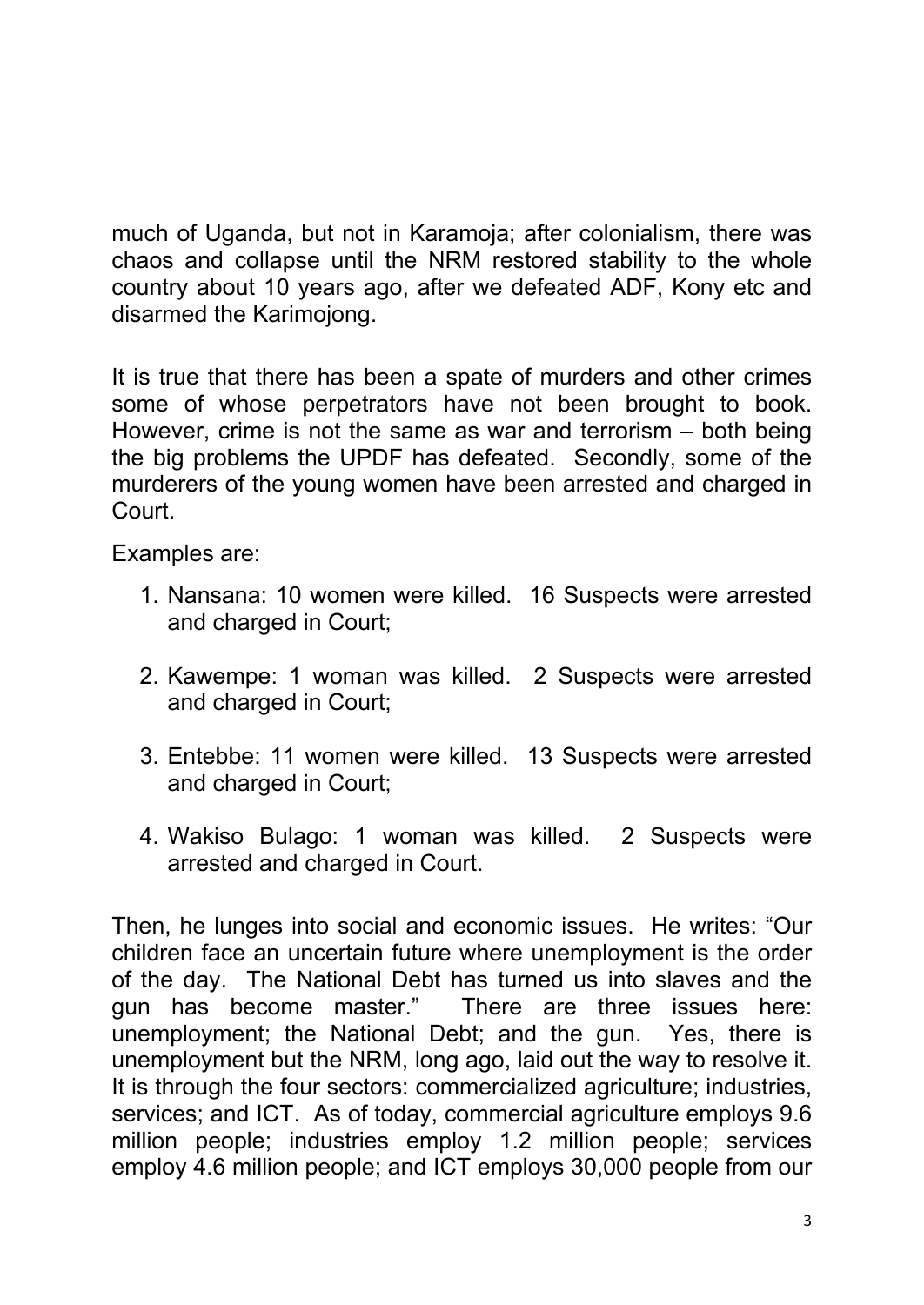country's work force. However, for these sectors to employ more people, produce more goods and services, pay more taxes, they need better infrastructure (electricity, roads, the railway, the ICT backbone etc.) Why? It is because better and cheaper electricity will mean lower costs for the producers in the four sectors. Lower costs will mean better profits for companies. Better profits for companies will attract more companies, thereby creating more jobs and producing more goods and services.

Does the Hon. Kyagulanyi agree with this diagnosis and prescription or does he not? If he does not agree, how else will he create jobs? Apart from attracting investors with their own money to invest in the four sectors, we also empower our own youth, with Government money, to enter into the four sectors. Kyagulanyi was in one of the sectors – music. Entertainment is part of the services sector. The funds that have been set up, if enhanced, can enable our people to enter into any of these sectors. The other sector is Public Service. This employs 415,000 persons. It is abit bloated, it could do with less.

What is amazing is the opposition, to which Bobi Wine apparently belongs, is always opposing new industries (e.g. sugar in Amuru, they delayed Bujagali dam in the 6<sup>th</sup> Parliament (1999) etc.) Recently, they have been opposing the Land Amendment Bill which aims at, on the one hand, quickening the process of getting land on which to build the very infrastructure (especially the roads, the railway and the electricity) that is crucial for attracting industries, services companies etc that are necessary for solving the unemployment problem and, on the other hand, stops the squandering of Government money in fictitious compensations. How can you undermine the base of the industries and service companies that helps you to create jobs and then you claim to talk about jobs? Opposing the Land Amendment Bill also means that the opposition, to which Bobie Wine belongs, is in cahoots with the corrupt Government officials or the greedy private citizens who use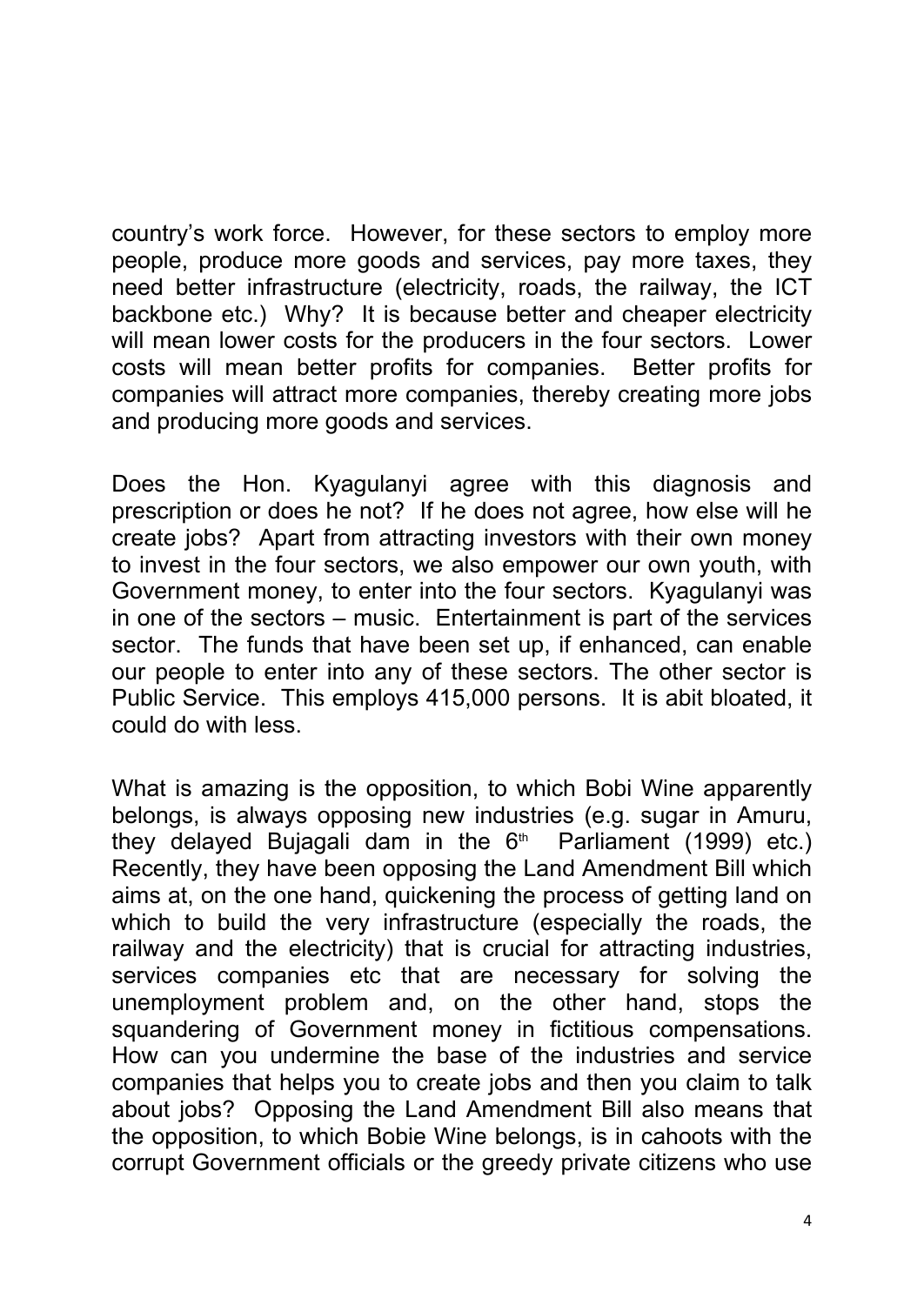land compensation to *Kwaaya* (loot) the Government. In my radio talk shows recently, I quoted two examples. An example in Ntungamo, where the market price of land is between Shs.13m to Shs. 20m per hectare, but where one of the people demanded Shs.1.5bn per acre!! The East African electricity line project was delayed for 5 years!! In Kamwengye, the very important Nyakahita-Kazo-Ibanda-Kamwengye-Fort Portal Road (209.2 kms long), at a total cost of Shs.425bn, had to be diverted because one greedy claimant demanded Shs.1.2bn for a quarter of an acre when the fair compensation was only Shs.89m. This means that the Government will stop tarmacking roads, building power lines because of this *kwaaya* (looting) by the collusion of Government officials.

The opposition do not only oppose the infrastructure projects. They also oppose factories like the one of Amuru etc. How will they create jobs?

Then Bobie Wine talks of the Public Debt that has made "us slaves". False, Mr. Bobie Wine. True, some of the debts are contracted carelessly by Civil Servants. However, two things. First, much of the debt has helped us to build roads – that is why Bobie Wine is able to zoom around the country in his vehicle with ease. Secondly, we are careful with the level of borrowing. When you include the borrowing for the Standard Gauge Railway and all the other projects, the debt level will not exceed 41.7% nominal debt to GDP. The danger level is 50% of GDP and we are far away from that.

Then Bobie Wine goes on to talk about the "Sale of Public Assets" – probably referring to privatization. Hon. Bobie Wine, this was good for the economy. It injected alot of efficiency in the economy. Look at transport, for instance. There were two Government Transport Companies: UTC and People's Bus. They were dissolved. What has happened in the Transport Sector? Alot of private Bus companies have come up, alot of taxis, boda boda etc.